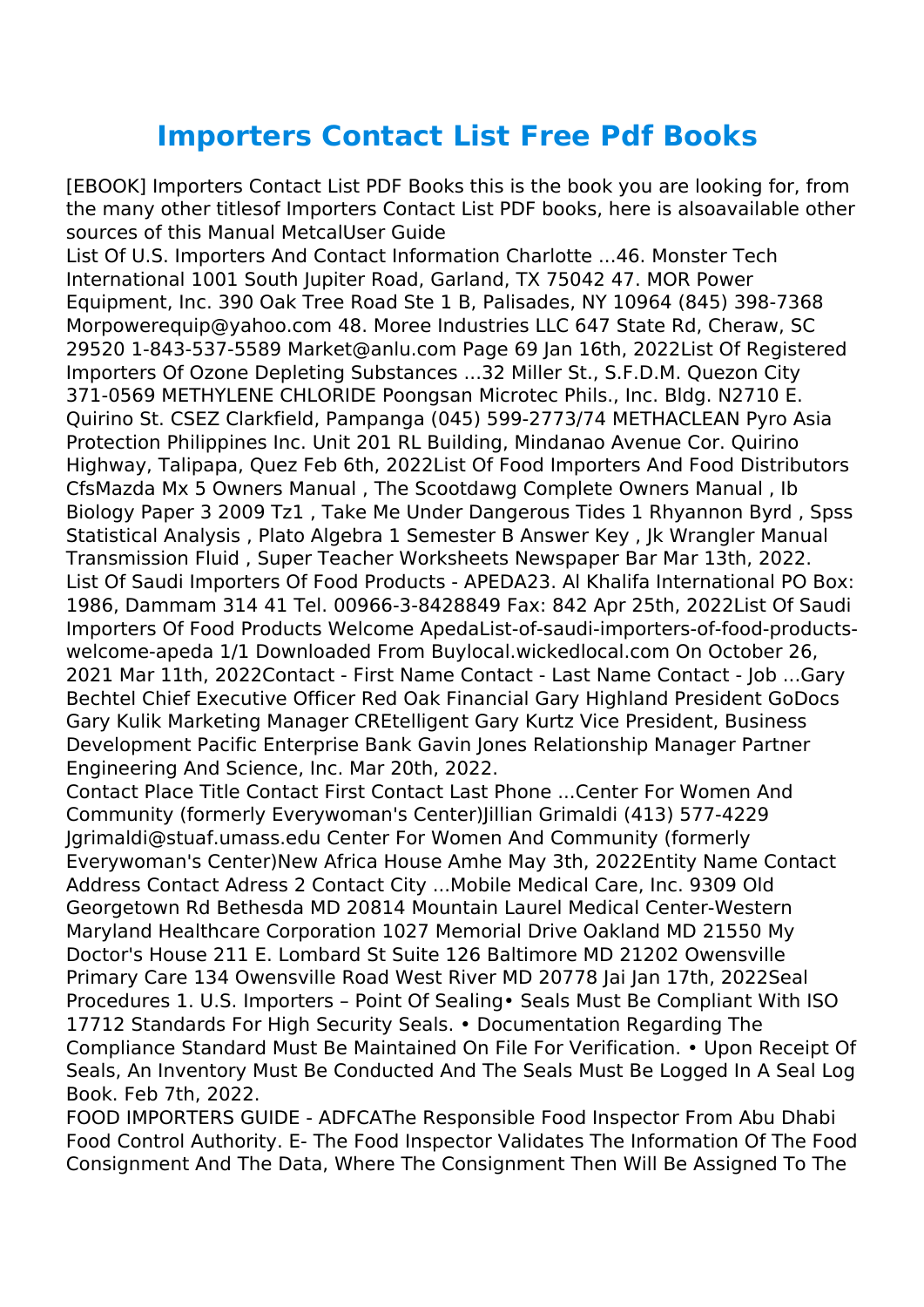Appropriate Channel From Each Of The Listed Food Item(s) (i.e. Red, Yellow Or Green) Based On Its Risk Category And The Predefined Parameters. Apr 22th, 2022Information For Importers Of Equipment Containing ...Guidance: Imports Of Precharged Equipment Version 2.6, February 2020 ... Templates For Declaration Of Conformity And Statement On Level ... Complying With The F-gas Regulation, The Paper Documentation At Customs Feb 19th, 2022CheckOnAsia Offers Lab Testing For Importers From All Over ...ASTM D4846 - Resistance To Unsnapping Of Snap Fasteners ASTM D5169 / EN 13780 - Shear Strength Of Hook And Loop Fasteners (velcro) ASTM D5170 / EN 13780 - Peeling Strength Of Hook And Loop Fasteners (velcro) ASTM D5582 - Formaldehyde Levels From Wood P Mar 6th, 2022. CREDIT CARD AUTHORIZATION FORM - Premier ImportersTo Be Placed On My Credit Card Indicated Above In Order To Pay Monies Due To Premier Importers Ltd. I Understand That Any Credit Or Refund Will Be Applied To My Credit Card Upon Request. Note: All Return Items Are Subject To A 10% Restocking Fee. In Consideration Of Us Accepting Your Card May 8th, 2022Trends Among British SME Importers & Exporters. - …HiFX Set Out To Discover Just What Challenges Britain's Smaller Exporters And Importers Had Faced During The Year, How They Had Managed Their Companies Against The Backdrop Of Ongoing Exchange Movements, And What Their Hopes And Needs Were For The Future, Both In Terms Of Their Businesses And The Fore Jan 22th, 2022NEW JERSEY SEAFOOD EXPORTERS & IMPORTERSBLACK TIGER COMPANY, INC. 1301 Bremen Ave. Egg Harbor City, NJ 08215 CONTACT: R Mar 25th, 2022.

Importers, Exporters And Multinationals: A Portrait Of ...J. Bradford Jensenz Peterson Institute For International Economics Peter K. Schottx Yale School Of Management & NBER May 8, 2007 Abstract This Paper Provides An Integrated View Of Globally Engaged U.S. –rms By Exploring A Newly Developed Dataset That Links U.S. International Tra Mar 17th, 2022Tips For New Importers And Exporters - TransGlobalAn Alternative, You May Request A CBP Assigned Number By Completing A Customs Form 5106 And Presenting It To The Entry Branch At A CBP Port Of Entry. ( CBP Form 5106 ) The U.S. Customs And Border Protection (CBP) Web Site Contains May 12th, 2022Importers & Exporters Of Japanese & Korean Car PartsCo. Ltd. For 'TPR' Piston Ring, Nissan Pump Mfg. Co. Ltd. For 'NPW' Water Pumps Are Our Major Japanese Supporters And The Remaining Are The Top 10 Export Houses From Japan Such As Toyo Trading Co. Ltd.' T Jun 21th, 2022. IMPORTERS OF CCSS FROM CHINA (LAST FOUR …Allmates Gmbh C/o Vie Logistics Inc 12155 Magnolia Ave, Building 1, Riverside, Ca 92503 All‐ways Forwarding Int L Inc 701 Newark Avenue Suite 300 Elizabeth Nj 07208 Amax Inc. 1575 South County Road East Greenwich Ri 02818 Amazon.c Apr 7th, 2022CTPAT - Minimum Security Criteria - U.S. ImportersFirst Focus Area: Corporate Security . 1. Security Vision & Responsibility – For A CTPAT Member's Supply Chain Security Program To Become And Remain Effective, It Must Have The Support Of A Company's Upper Management. Instilling Security As An Inte Apr 14th, 2022ABC Importers, Inc. Tel: 310 000-0000 Fax: 310 111-1111 ...Contraband From Entering The Global Supply Chain. As A Member Of The C-TPAT Program, ABC Importers Is Required To Engage With All Of Our Business Partners In Order To Ensure And Aid You In Developing And Maintaining A Security Program Within The Guidelines Of The C-TPAT Program, With